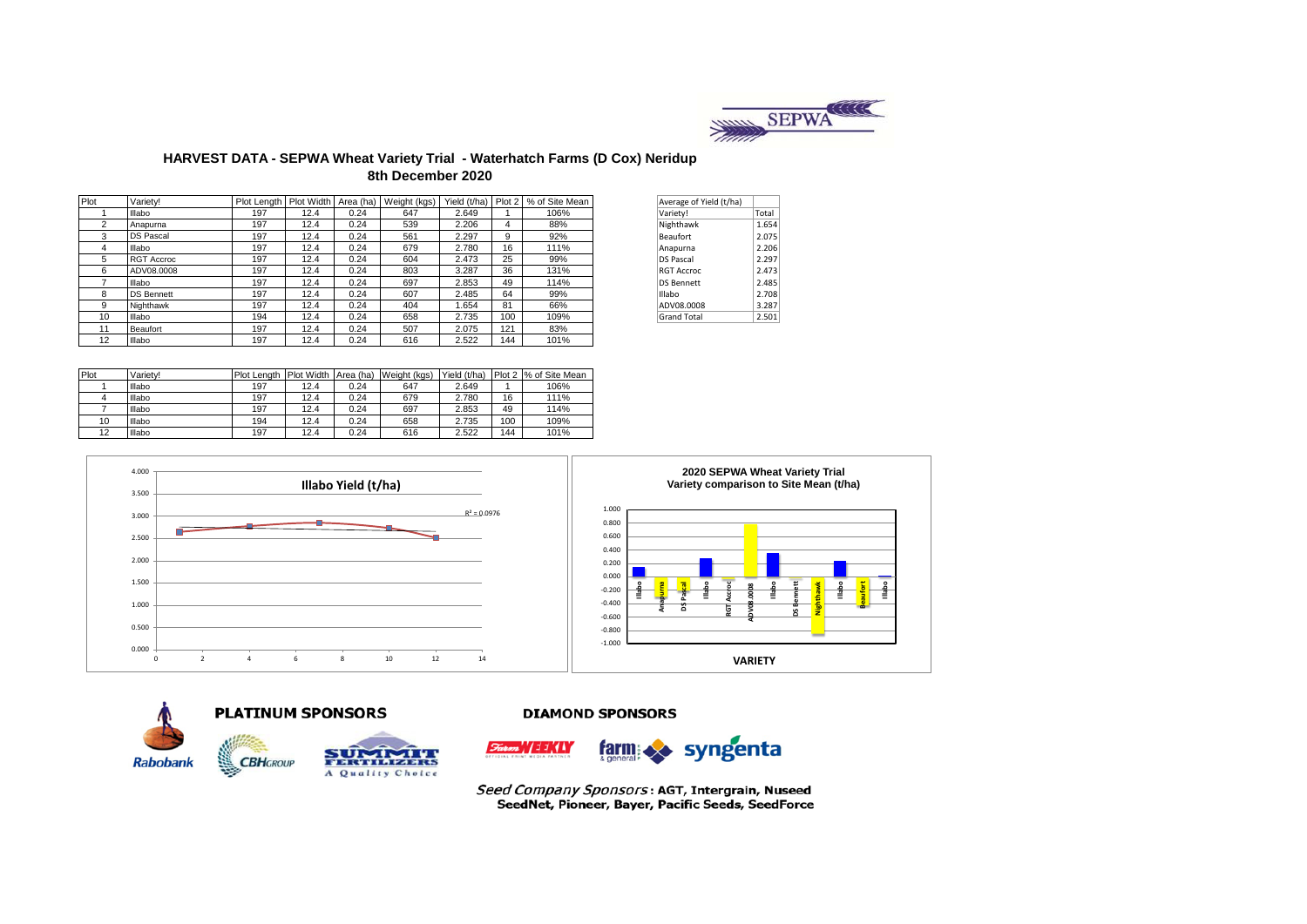



|      |                   | Yield  |                |
|------|-------------------|--------|----------------|
| Plot | Variety!          | (t/ha) | % of Site Mean |
|      | Illabo            | 2.649  | 106%           |
| 2    | Anapurna          | 2.206  | 88%            |
| 3    | <b>DS Pascal</b>  | 2.297  | 92%            |
| 4    | Illabo            | 2.780  | 111%           |
| 5    | <b>RGT Accroc</b> | 2.473  | 99%            |
| 6    | ADV08.0008        | 3.287  | 131%           |
| 7    | Illabo            | 2.853  | 114%           |
| 8    | <b>DS Bennett</b> | 2.485  | 99%            |
| 9    | Nighthawk         | 1.654  | 66%            |
| 10   | Illabo            | 2.735  | 109%           |
| 11   | <b>Beaufort</b>   | 2.075  | 83%            |
| 12   | Illabo            | 2.522  | 101%           |

### **Site Details**

### **Plot Dimensions**

| Length (m) | Width (m) |      | Area (m2) Conversion Factor |
|------------|-----------|------|-----------------------------|
| 197        | 12.4      | 0.24 | 4.09                        |



# **PLATINUM SPONSORS**

Q

**CBH**GROUP



## **DIAMOND SPONSORS**



Seed Company Sponsors: AGT, Intergrain, Nuseed SeedNet, Pioneer, Bayer, Pacific Seeds, SeedForce



#### **Statistical Analysis**

| <b>Soil Description:</b> | Sandy Loam               | Site Mean (t/ha)                | 2.501 |
|--------------------------|--------------------------|---------------------------------|-------|
| Date Sown:               | Saturday, 4 April 2020   | Probability                     | 0.009 |
| <b>Date Harvested</b>    | Tuesday, 8 December 2020 | Least significant difference 5% | 0.388 |
| Seeding Rate:            | 70 kg/ha                 | CV <sub>0</sub>                 | 5.1   |
|                          |                          |                                 |       |